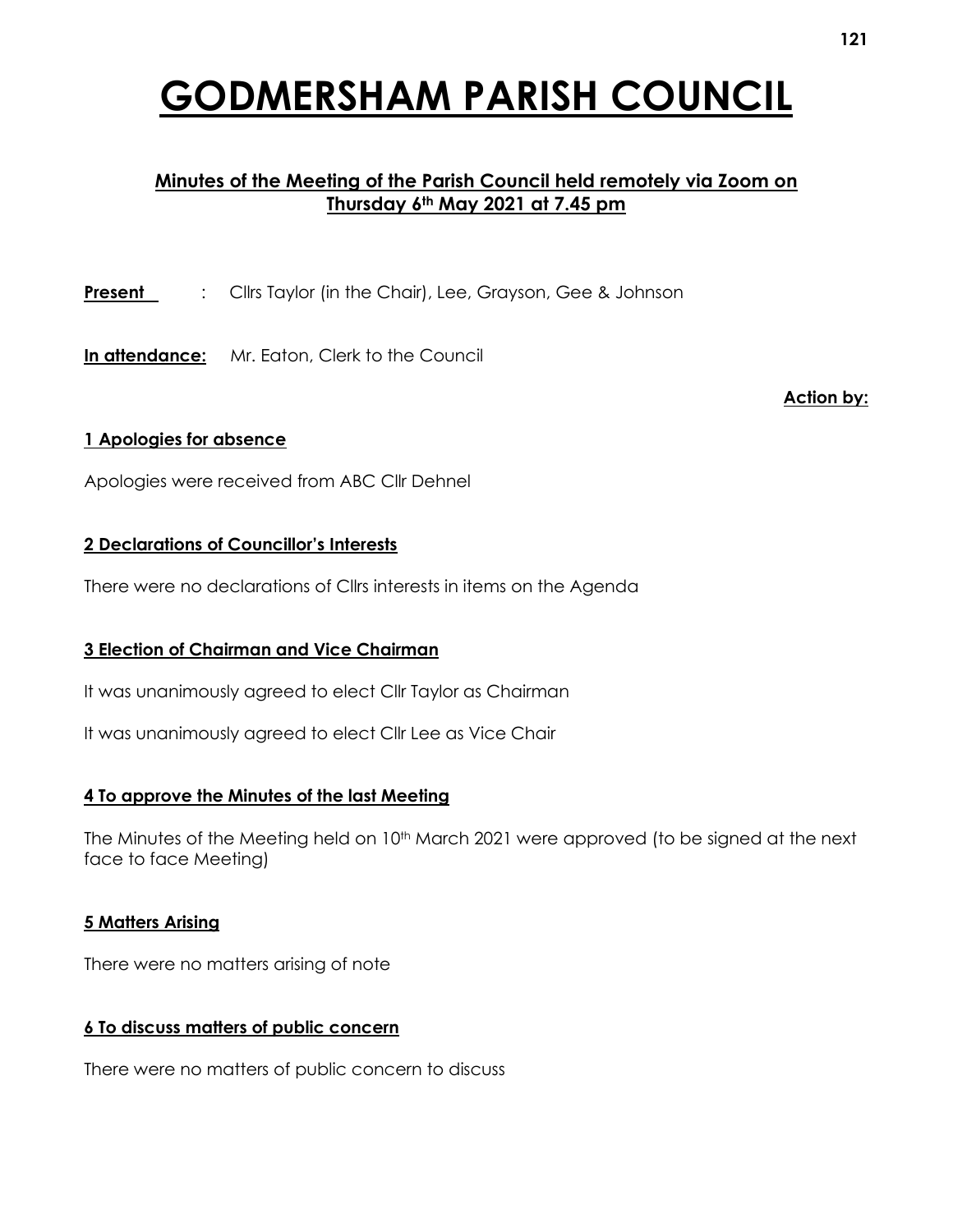# **7 To discuss Planning & Enforcement Matters**

**21/00581** – alterations to convert building to holiday accommodation **Boar Run Byre, Godmersham Park**

Dealt with between Meeting – no comments

**21/00649** – change of use to new sand school **Woodsdale Farm, Pope Street**

There were no objections to this application

Decided Planning Applications

**21/00172** – extension to detached garage **Downsells, Canterbury Road**

# **REFUSED**

**21/00331** – erection of porch **Beau Vista, Canterbury Road**

# **GRANTED**

**20/01417** – demolition of dwelling and replacement with 4-bed dwelling **Riverdale, Canterbury Road**

# **GRANTED**

**21/00234/5** – alteration to roof structure of conservatory **The Old Vicarage, Godmersham Park**

# **GRANTED**

# **8 Finance Matters & Accounts for payment**

| The following were approved for payment    | £      |
|--------------------------------------------|--------|
| Cheque No 100922 KALC, Annual subs         | 221.35 |
| Cheque No 100923 DM Payroll, payroll admin | 120.00 |
| Cheque No 100924 Zurich, annual insurance  | 377.62 |
| Cheque No 100925 Clerk's tax (April & May) | 100.80 |

It was noted that Cheque No 100920 £13.00 was paid to Cllr Lee, for filing broadband CIC return